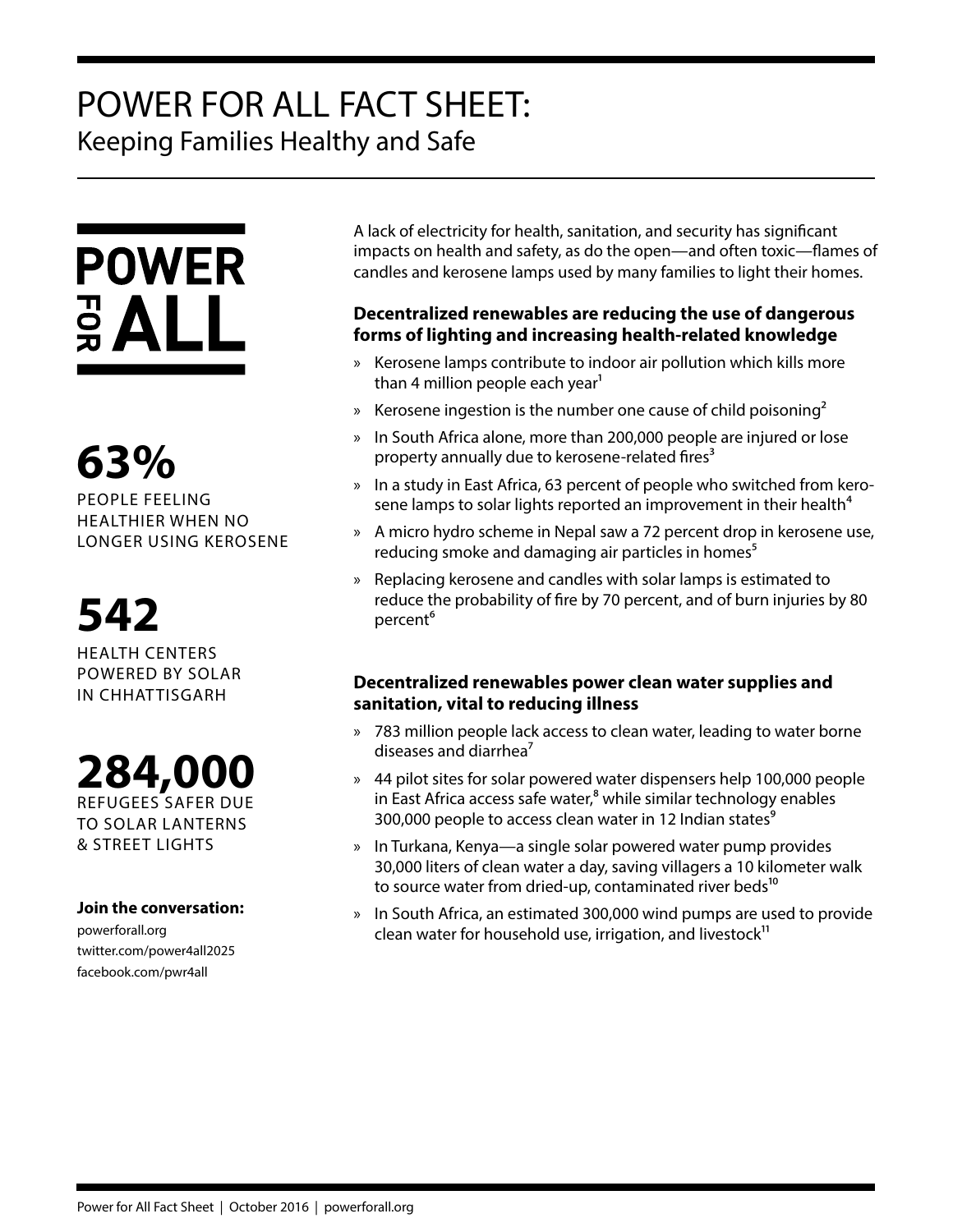## POWER FOR ALL FACT SHEET: Keeping Families Healthy and Safe



PEOPLE FEELING HEALTHIER WHEN NO LONGER USING KEROSENE

**542**

HEALTH CENTERS POWERED BY SOLAR IN CHHATTISGARH



#### **Join the conversation:**

powerforall.org twitter.com/power4all2025 facebook.com/pwr4all

- **By the Numbers: Exercisy Exercises By the Numbers:** A secontralized renewables enable innovative clean water initiatives. A solar powered water filtration pilot in La Mancalona, Mexico, provides 1,000 liters of safe water a day to the village's 450 residents,<sup>12</sup> while new decentralized solar desalination technology in India aims to help 250 million people currently drinking salty groundwater<sup>13</sup>
	- » Decentralized renewables improve sanitation. 57 bio centers in Nairobi use the methane from human waste to provide clean bio-fuel, providing sanitation and power in the city's slum areas,<sup>14</sup> whilst solar pumps are used to pump sewage<sup>15</sup>

#### **Decentralized renewables provide critical energy for health services and medical equipment**

- » Around 1 billion people worldwide are served by health centers and hospitals which lack access to electricity<sup>16</sup>
- » 36,000 women in Nigeria die in childbirth each year, with life-saving medical care hampered by a lack of adequate lighting after dark. A trial of solar lights and systems by midwives in 36 of the country's primary healthcare centers led to improvements in service delivery<sup>17</sup>
- » 1,000 solar suitcases help midwives in unelectrified clinics across Africa perform obstetric procedures throughout the night<sup>18</sup>
- » Decentralized renewables power refrigeration, hot water and equipment. In Chipendeke, Zimbabwe, power from a micro hydro plant to the local health center enables vaccines to be refrigerated, which has lead to a 75 percent increase in children's vaccinations,<sup>19</sup> while electric boilers enable the sterilization of equipment<sup>20</sup>
- » In the Indian state of Tripura, 80 public health centers,13 sub-divisional hospitals, and many district hospitals are powered by decentralized solar (almost 90 percent of the public health centers in the state), while in the state of Chhattisgarh, 542 primary and community health centers in insurgency-prone areas are powered by solar $^{21}$
- » To improve health services, Bangladesh aims to power 18,000 rural health centers with decentralized solar systems by  $2021^{22}$

#### **In remote communities and areas of conflict, decentralized renewables improve the safety of men, women, and children**

» When solar systems were installed in 8 primary schools in Uganda, the percentage of students feeling "scared" or "unsafe" declined from 85 percent to less than 1 percent. They also felt safer using latrines at night, leading to greater use of facilities and improved sanitation<sup>23</sup>